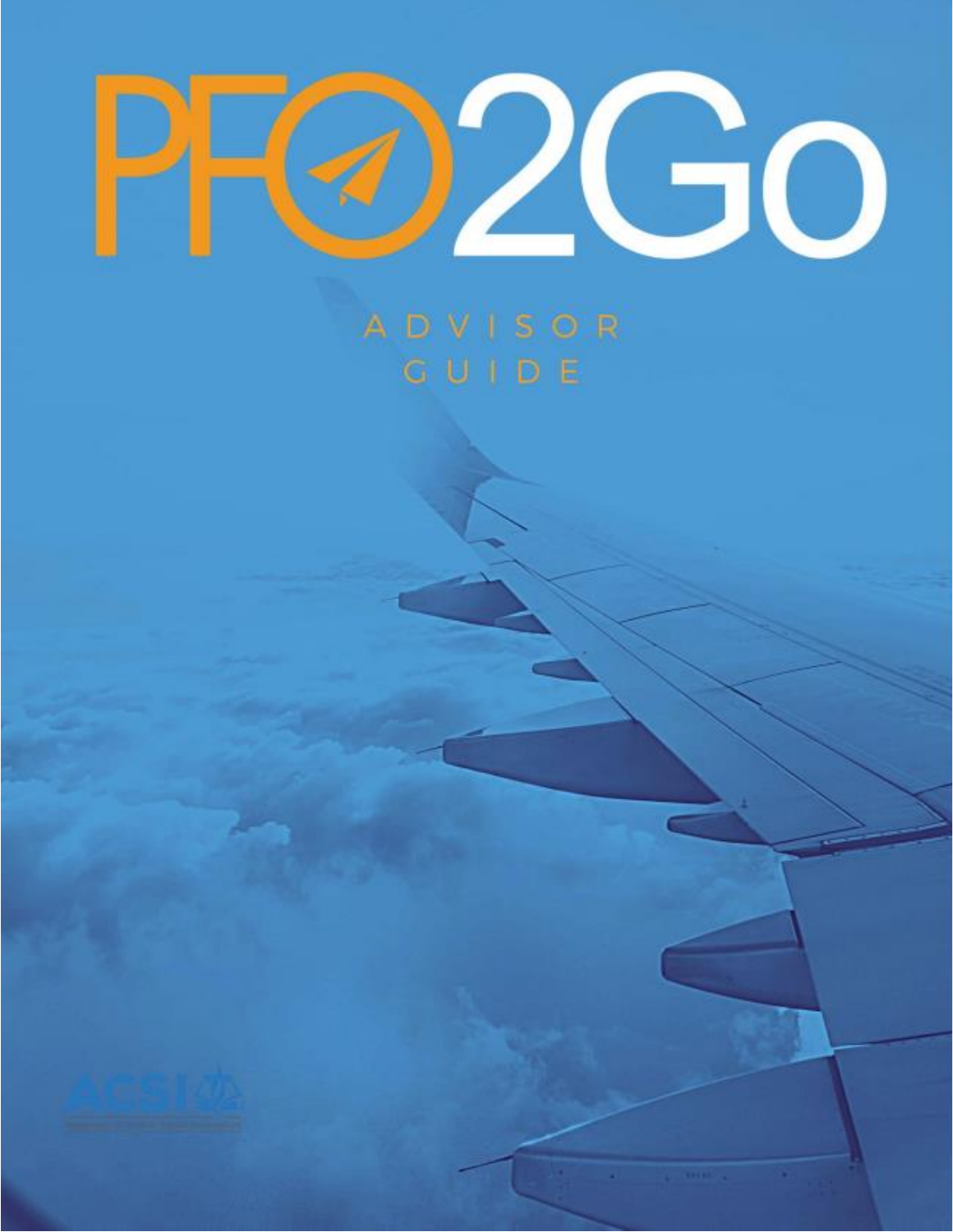

# Advisor Guide

This Advisor Guide is meant to help you guide your new hire(s) through PFO2Go.

ACSI has provided PreField Orientation (PFO) live training since 1987. When the COVID-19 pandemic forced the cancellation of PFO in the summer of 2020, it also forced us to move to an online solution to help schools with their orientation plans.

PFO2Go has been designed to help new international school appointees start their new assignment with more confidence, transition more successfully, work with TCKs more effectively, and hopefully, stay longer at their international school.

#### ON COURSE DESIGN

PFO2Go can be taken anytime, anywhere.

PFO2Go includes the major core material from our PFO-live program: Culture, Third Culture Kid profile, the Transition tracks and now Child Safety (included in summer 2022 version). We are also including the topics of Introduction to Service (Course Opening), Rest (Unstringing the Bow), and other topics like Theology of Risk and four PFO bible studies. In future years, we will add additional components.

The core content of the course is given in a series of video presentations by our team of presenters. In between each presentation is a set of learning activities meant to get your PFO2Go learners thinking and preparing their hearts for service. Four Bible studies from the book of I Peter center around the concept of "scattered ones." The learning activities and Bible studies are included in the Learners Guide that you will use along with your learners.

#### THE ROLE OF THE ADVISOR

PFO2Go is designed to include the active involvement of an experienced advisor in the lives of the learners. We built this course assuming that each learner would have an advisor that will set the PFO2Go course pace, check on learner progress, and hold discussion with the learner around the important topics that are presented throughout the course.

The course can be taken with limited advisor input, but that is not our preference. We believe adult learners that can process and interact with a key advisor from their school will learn better and deeper and ultimately serve well at their new appointment. If you are unable to provide active support to the learners throughout the course, you will need to at least get your learners started and set up with some expectations for how they will demonstrate their learning to you and then do an in-person follow up with you when you are together on campus.

Regarding Advisor mindset, we view you as a person who has the experience to guide new staff from their current location to their new posting at your school. You've "been there, done that."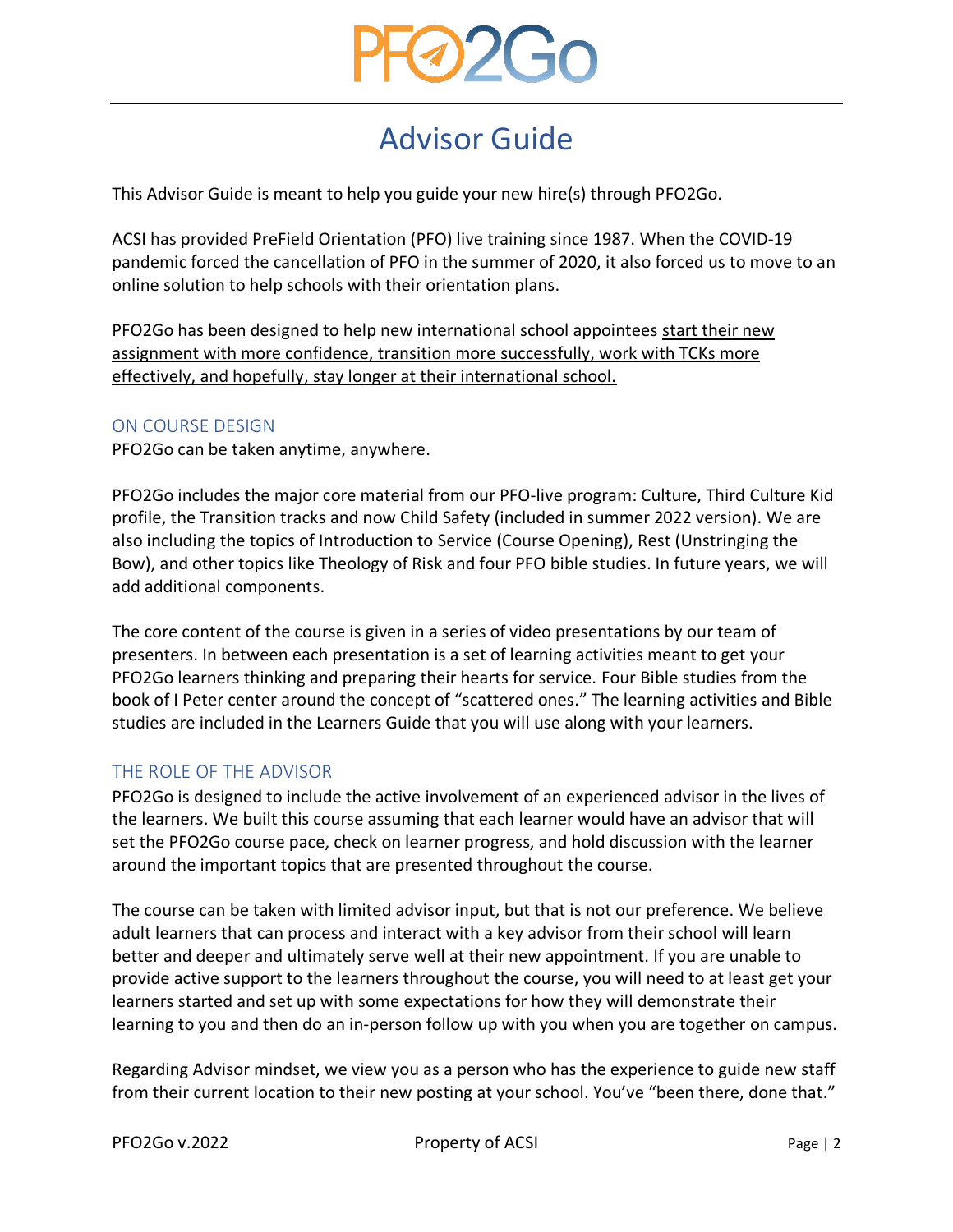And you have a heart for new staff and the people skills to go with it. You love answering questions that new staff will undoubtedly have, and you have the patience and heart of a teacher. We know you will do a good job of helping your new staff shine.

### **Steps to getting started…**

- 1) You will need to register yourself. Once registered, you will be given access to the entire course and all materials. Your registration will be free, and you will have the opportunity to add additional advisors to your team for an extra fee.
- 2) Work with your school to register your PFO2Go learners. We recommend that all your new expat hires go through PFO2Go―that includes a new head of school, new teachers, new dorm staff, and even new expat maintenance team members. Anyone who is making the transition to a new country or culture is advised to take the course. We also urge that spouses with no role at the school also go through PFO2Go. Every new staff member is entering a new world and will go through culture and transition adjustments. PFO2Go will help them be ready for what is coming their way.
- 3) PFO2Go might also be good for the staff member that has one or two years of international service behind them. Over the years we've observed that individuals who attended PFO after already being on the field, often told us how they wish they had heard our content sooner. In other words, it's never too late to take this PFO2Go course.
- 4) You and your learners will also be given immediate access to the ACSI PFO2Go Community Group. The is a closed group accessible only to learners, advisors and the ACSI PFO2Go team. Here you can raise questions, offer suggestions, and greet other advisors or learners along the way. Members of the ACSI PFO2Go team will be standing by to assist as needed.
- 5) You will need to go through the course (Learner Guide and videos) ahead of your learners―be at least one section ahead of them. It will be important that you know what they are learning and reflecting upon so you can guide them, answer questions, and keep them engaged.
- 6) You will also need to figure out a pacing and timetable for your new hires to take the course. We have included a relaxed pace suggestion to the course in our Overview of Course Elements page, but you can go faster if you want (see details below). A binge pace would still probably take two full days, but we don't recommend that. We also include a sample schedule from Crossroads Christian Academy that took their new staff through PFO2Go over the entire fall semester.
- 7) Also, think about whether you want to take all of your new hires (a cohort) through the course at the same time or do you want to just let each new hire take the course one at a time and you track with each one separately?
- 8) Think about how you want to interact with your learners around the content. Do you want to set up Zoom meetings? Phone calls? Emails? Or text (G-Hangouts, WhatsApp, WeChat, etc.), or meet in-person in a group? This is your decision to make. We realize that time zone challenges may make personal interaction challenging, but your new staff will appreciate hearing from you as they take the course. If your new staff are on the field already, you might consider doing this as a group.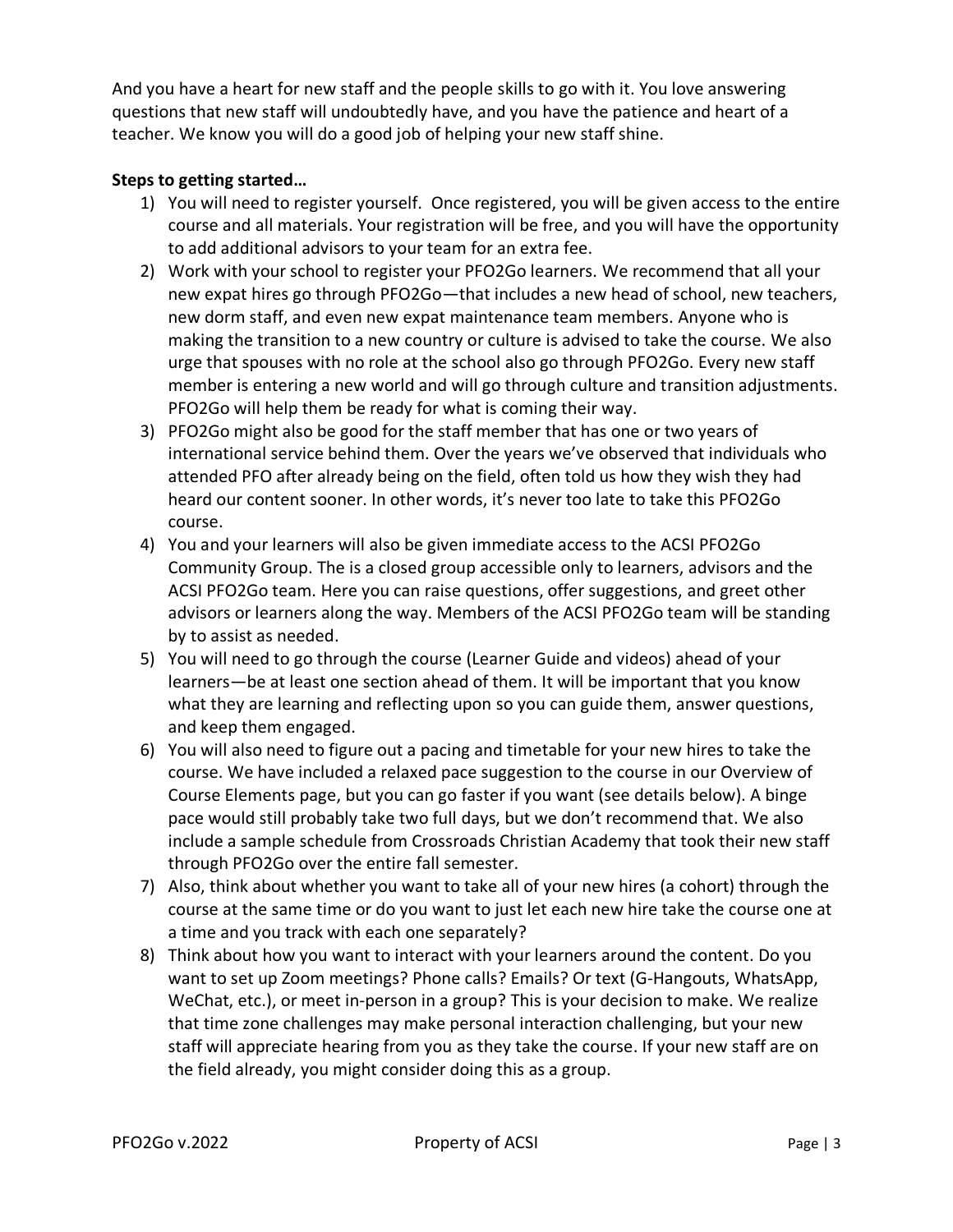- 9) Figure out the best way for your learners to submit their responses to the learning activities that are in the Learner Guide. See our suggestions below.
- 10) Bonus! You can also earn CEUs for advising the course, but only for your first time through it!

## SUGGESTED TIMETABLE. You may do this another way if you wish―faster or slower.

See the **PFO2Go Overview of Course Elements**. This plan is the relaxed pace.

• **Day 1** – Learners will work through Opening Session, Bible Study 1, all of the Culture Track sessions 1-4, and engage with all the day's learning activities in the Learner Guide. *Note:* Learners will take the Culture Compass survey during the Culture Track. They should share the results with their advisor in advance. Advisors should take the survey, too, and be familiar with the CC concepts.



- **Day 2** Advisor arranges a Zoom call or engages with learners over chat on the topics from Day 1.
- Thumbnail Overview of Course Elements
- **Day 3** Learners will work through Bible Study 1, all the TCK Track sessions 1-4, and engage with the day's learning activities.
- **Day 4** Advisor arranges a Zoom call or engages with learner over chat platform on the topics from Day 3.
- **Day 5** Learners will work through Bible Study 3, all the Transition track sessions 1-4 and engage with the day's learning activities.
- **Day 6** Advisor arranges a Zoom call or engages with learners over chat platform on the topics from Day 5. There may be a lot to talk about from this day.
- **Day 7** Learners will work through Bible Study 4, Child Safety track, and the Closing Sessions.
- **Day 8** Wrap up discussion from Day 7 and bring conclusion to the course.

See the CCA schedule sample in the online course resource section.

#### USING THE LEARNER GUIDE

The Learner Guide takes you and your learners through the course and accompanies the *PFO2Go course WEBSITE* (accessible only after registering for the course). We have included a Community and Resource tab with helpful materials to accompany the course. The Guide will keep you moving from one section to the next.

You will be provided with two versions of the Learner Guide on the course website (Word and PDF). It is up to you to figure out which is best for your learners and your context.

Inside the Learner Guide, you will see that every video lesson has an activity page. Each page includes the following:

• A brief **Description** of the session.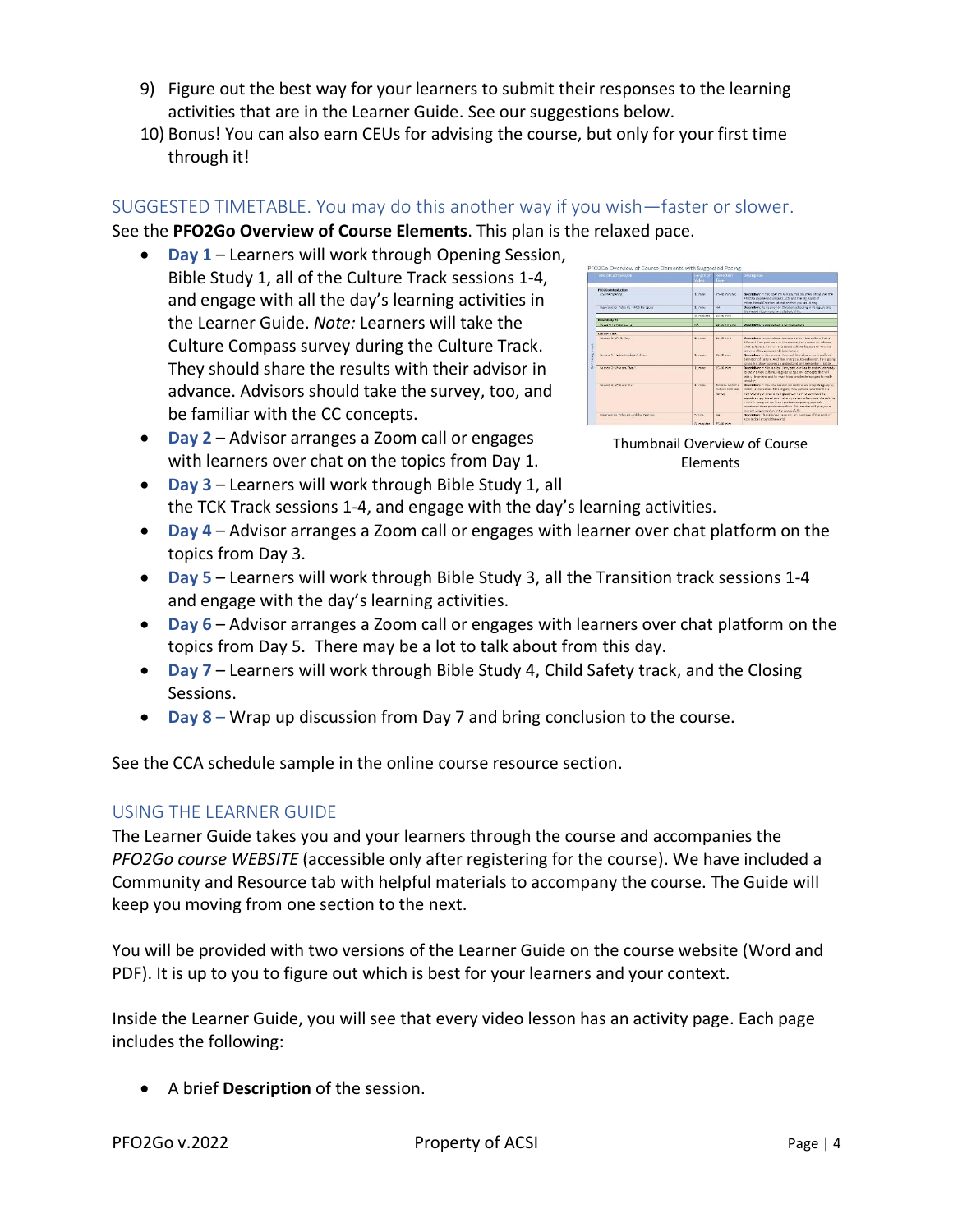- **Video Length**. This is included so the Learner can set aside enough time to focus on the lesson. A general rule of thumb is that learners should tack on a similar amount of time for the "Write Down and be Ready to Discuss" sections plus 5 minutes or so.
- **Write Down and be Ready to Discuss** section. This is the most important piece of the course and the one upon which you and your learners should focus. As you will see, there are no right



Learner Guide

answers to the questions. They are designed to cause the learner to think deeply and to share with you from their heart. It is our hope that the questions will open helpful conversations.

Space is included in the Guide for answers. While we do not recommend that your learners write long paragraph responses, a two- or three-word response might indicate that your Learner is not engaging appropriately with the material. On the other hand, you might have a new staff member that, for whatever reason, is uncomfortable with writing. That's fine as long as you can find a way to know your learner is processing the concepts.

- A **Reflection** thought is included for each lesson. These reflections are usually scriptural concepts to make the learner contemplate their walk with Jesus through this time of transition. Sometimes they are questions; sometimes they are just ideas. We do not expect the learners to respond to this one in writing, but you are free to use this in discussions with your learners if you wish.
- There is a short **Pray** challenge with each lesson. We have a space for your learners to write out what they are thinking in prayer, but this can be optional if some are uncomfortable submitting a written prayer. This is between you and your learners.
- **For Further Learning** section. This is offered as an optional item. We've tried to keep this section interesting, and in some cases fun, in the hopes that it will draw some learners to explore a bit more on the subject matter.
- There will also be **Bonus** sections. Many include short videos highlighting God at work in national Christian school settings. We do recommend that you and all learners watch these videos.

#### THE BIBLE STUDIES

The four Bible studies show up in the Learner Guide between major sections of the course. The studies are a part of the original PFO-live training and were meant to be used in a small group setting, but of course they can be done individually. We included space in the Learner Guide for responses. We certainly want every learner to go through these Bible studies, but the level of engagement with you will be your decision.

# TOPICS NOT COVERED in PFO2Go

PFO2Go, assumes that the hiring school will supplement ACSI's PFO training with their own onsite orientation program. In other words, PFO2Go should be part of your overall new staff orientation program but certainly not the end of new staff orientation. The following is a partial